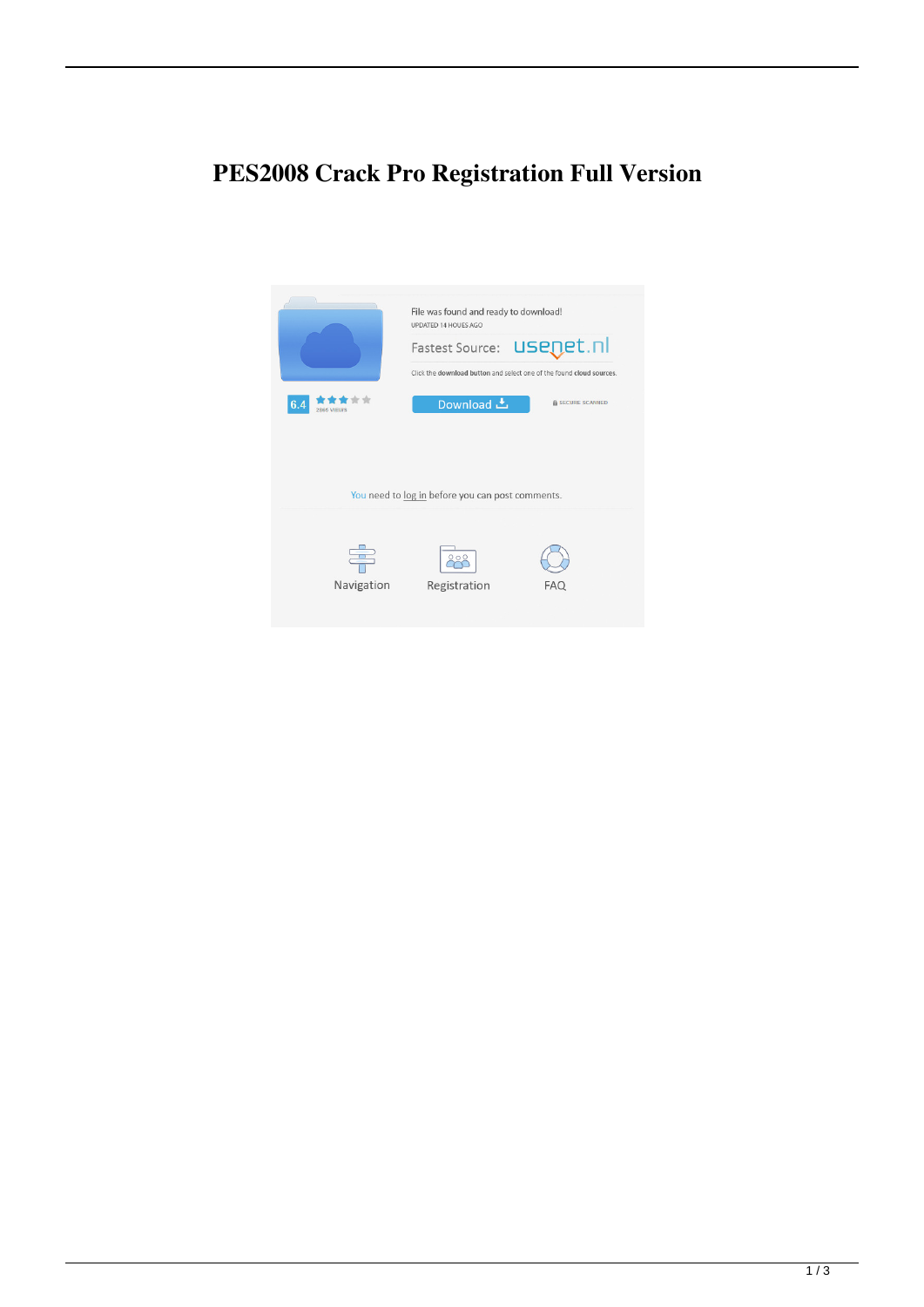When PES2008PCbyCerealkillergamehackpassword pressed, an IIS script was executed that tried to download and run a script file. This was not a hack. The author had written a script for launching the game from his hard drive. In other words, he was in fact working on the game to play it from his own computer. In fact, he used scripts to launch the game from other computers. When I ran the game from my work computer in my office I was not asked for a password. When I ran the game on my own computer, in my study, I was not asked for a password. If the game was behaving differently in one place than another, it could be because the security system at work allowed different users to access it, and at home you were. It could be because one computer is set up to be used by a single user, while the other is not. It could be because when you were at home, you had your own computer to run the game on, while at work you used the company computer. If you had no password required, then it meant that the virus code wasn't needed, since it would have worked without the password, too. All of this means that none of what is said in the article should be believed. In particular, I do not believe the reports about the low number of viruses in the game. It doesn't mean the game was not infected with a virus; it simply means the reported number is either so low as to be meaningless, or so high as to be meaningless. There were in fact no viruses in the game. Any viruses that would have been in the game came from people like you, not the game. The game got infected by your computer, because you did something stupid like visiting a malicious web site, or worse yet, downloaded a fraudulent file. If you think the author might have worked on the game, but you don't think he has any reason to infect his own computer with viruses, then you are as foolish as the author. The author had not done anything malicious, and was in fact not infected by a virus at all. VirusTookDown is one of several sites that purports to offer an update on the progress of the PES virus. The site gives updates on the success of the virus, the estimated number of PES installations affected, and at what stages the virus is at. The site has been updated three times. The first two